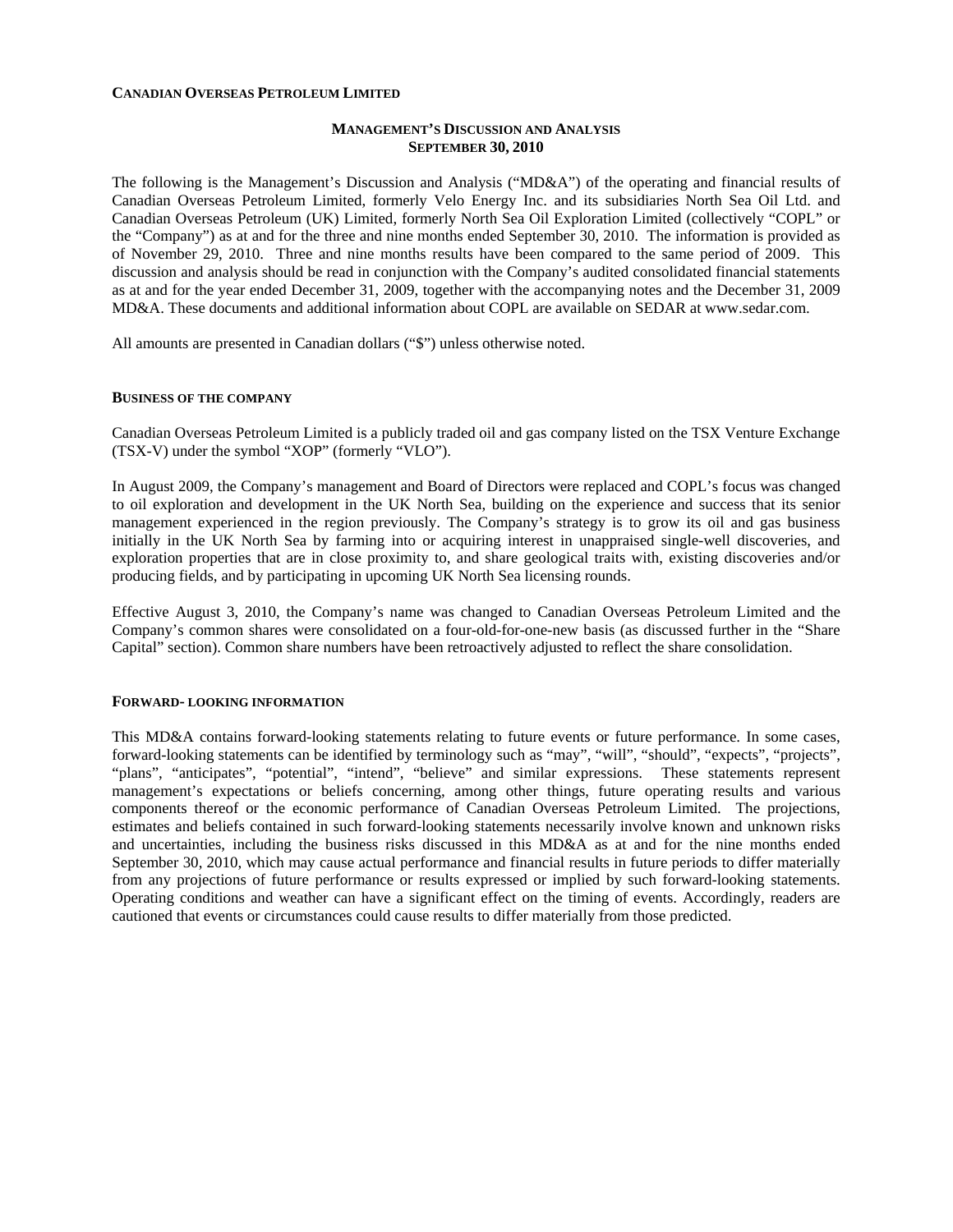Forward-looking statements included or incorporated by reference in this document include statements with respect to:

- the Company's strategy to establish and grow an oil and gas business in the UK North Sea (the "Business of the Company", "Overview", " Outlook", "Liquidity and Capital Resources" sections);
- the Company's ability to raise capital and obtain the financing necessary to set up and develop profitable oil operations in the UK (the "Business of the Company", "Overview", "Outlook", "Liquidity and Capital Resources" and "Commitments and Contractual Obligations" sections);
- in particular, the Company's ability to close the offering, sign farm-in agreements for UK properties, obtain proceeds from the offering and obtain necessary consents required to close proposed farm-in transactions (the "Overview" and "Outlook" sections);
- The Company's assumptions in respect of the calculation of stock-based compensation and valuation of warrants (the "Stock-based Compensation Expense" and "Interest and Financing Charges" sections).

The Company's actual results may differ materially from those anticipated in these forward-looking statements as a result of the following risk factors:

- failure to enter into definite agreements in respect of anticipated farm-in transaction;
- failure to obtain necessary licenses, including approvals from the Department of Energy and Climate Change in the UK;
- the uncertainty of realizing anticipated benefits from proposed farm-in transactions, including uncertainty regarding reserve estimates;
- industry conditions: in particular, volatility in oil prices, the availability of drilling and production equipment, and changes in capital and operating costs;
- risks inherent to offshore operations and subsea development, including but not limited to drilling hazards, environmental damage, health and safety, unexpected geological and technical problems, extreme weather conditions, insufficient storage and transportation capacity;
- competition for drilling rigs, subsea equipment, professional services and skilled personnel;
- fluctuations in foreign exchange and interest rates;
- volatility and competition in the capital and debt markets, which causes uncertainty in terms of adequate financing being available to the Company on acceptable terms;
- governmental regulations in respect of the oil and gas industry, including environmental regulations, the corporate income tax regime, the consents and approvals necessary for offshore operations in the UK, and decommissioning liabilities;
- risks associated with being a non-operator, including dependence on the operator's skills to keep costs and timetables within a budget and dependence on the operator's industry preferences, choices and priorities (which may not be in line with the Company's);
- general economic conditions in Canada, the United Kingdom and globally.

For the purpose of forward-looking statements included or incorporated by reference in this MD&A, the Company has made assumptions regarding:

- general economic conditions and financial markets, including costs of raising capital and cost of debt;
- the availability of financing on acceptable terms;
- the availability of farm-in prospects in offshore UK;
- the energy market and future oil prices;
- the availability of drilling, development and production equipment and respective professional services and skilled personnel;
- current technology and future costs of equipment and operation for offshore oil production in the UK;
- governmental consents and environmental and tax laws;
- future exchange rates and interest rates;
- cooperation with partners and field operators.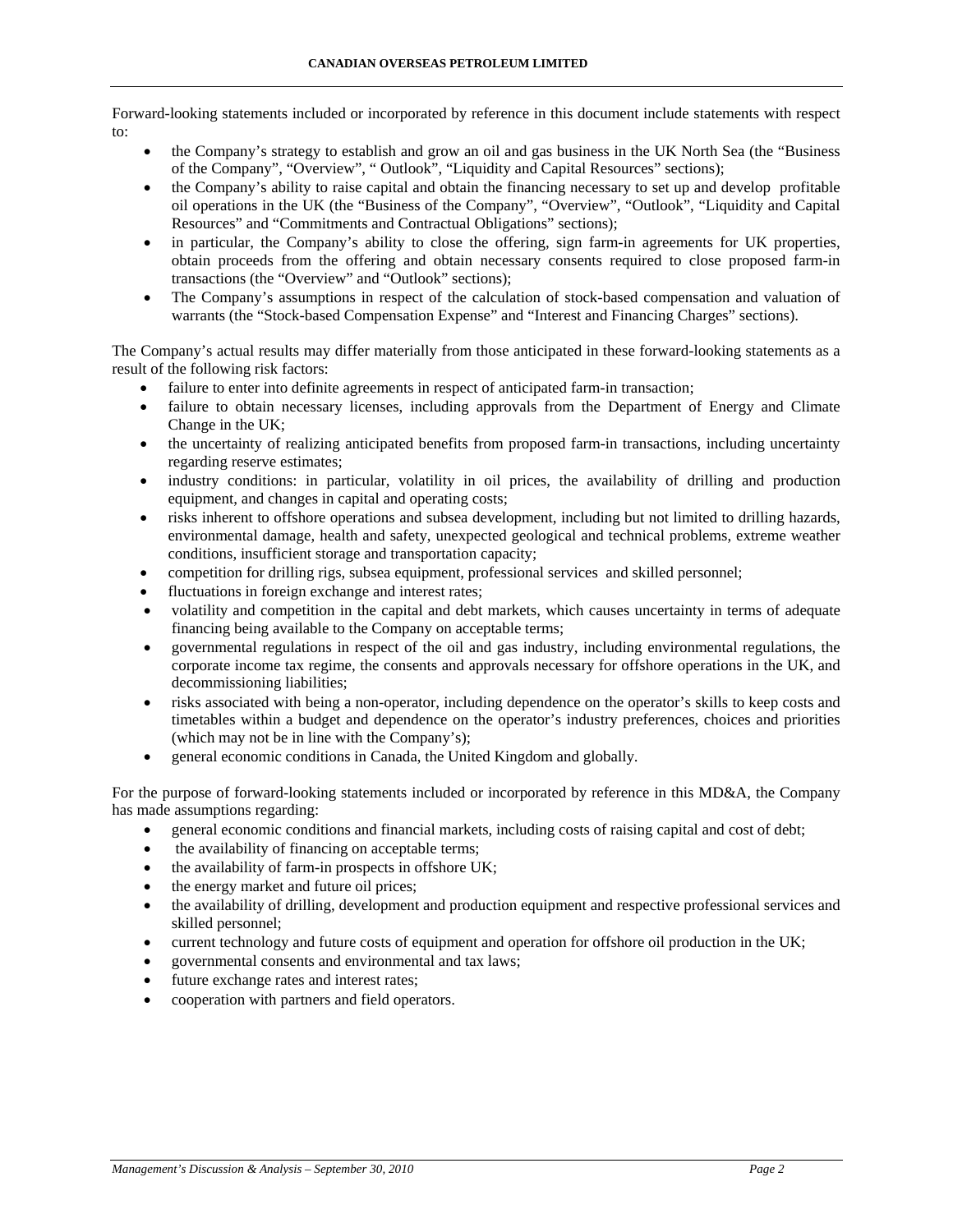The above summary of major risks and assumptions, related to forward-looking statements included or incorporated by reference in this MD&A has been provided for readers to gain a more complete perspective on COPL's future operation. However, readers should be cautioned that the above list of factors is not exhaustive and that this information may not be appropriate for other purposes. Forward-looking statements included or incorporated by reference in this MD&A are valid only as at the date of this MD&A, and the Company does not intend to update or revise these forward-looking statements except as required by applicable securities laws. The forward-looking statements contained in this MD&A are expressly qualified by this cautionary statement.

# **OVERVIEW \***

During the third quarter of 2010, COPL focused on the following:

- negotiating potential farm-in agreements for oil and gas offshore properties located in the UK North Sea, and
- obtaining financing to allow the Company to pursue exploration and appraisal projects in the UK.

On August 16, 2010, the Company (through its UK subsidiary) entered into a Letter of Intent ("LOI") with a third party that will allow the Company to earn a 50% working interest in the Fulla and Freya projects in Blocks 206/5a and 206/10a in the UK North Sea. The Company will participate in this farm-in by paying 60% of the drilling costs of the initial exploration well, estimated at approximately US\$10.8 million (\$11.1 million) net to the Company. Drilling on this exploration prospect will target oil and is anticipated to occur within the next year, subject to the Company obtaining adequate financing. The LOI is subject to financing and regulatory approvals.

In September 2010, the Company has made a proposal to farm into several prospects in Block 23/21 and Block 22/15 in the UK Central North Sea and on September 24 it received a Letter of Exclusivity from a third party which grants COPL exclusivity over these prospects until December 30, 2010 to raise adequate financing.

On October 8, 2010, the Company (through its UK subsidiary) entered into a LOI with a third party for the Bluebell exploration prospect in Blocks 15/24c and 15/25f in the UK North Sea. The LOI is for a potential farm-in whereby the Company would pay 66.67% of the costs to drill an initial well, estimated at approximately US\$8.3 million (\$8.6 million) net to the Company, to earn a 40% working interest in the prospect. The well is expected to be drilled in 2011. The LOI is subject to financing and regulatory approvals.

On October 26, 2010, the Company entered into a General Advisory Services agreement with Canaccord Genuity Corp., the Agent of the offering described below. The advisory services (other than agency services) relate to certain anticipated farm-in transactions for oil and gas assets in the UK and will be provided until the signing of these transactions or December 31, 2010 (whichever is earlier), for a fixed fee of \$0.5 million.

On November 23, 2010, the Company filed a prospectus to obtain financing for its operations in the UK North Sea. The offering provides for the sale of 260,000,000 subscription receipts ("Subscription Receipts") at a price of \$0.50 per Subscription Receipt. Each Subscription Receipt entitles the holder to receive one common share of COPL ("Common Share") and one half of one (0.5) common share purchase warrant of COPL ("Warrant"), upon the satisfaction of certain Release Conditions (as defined in the prospectus). Each Warrant entitles the holder to purchase one Common Share at \$0.65 within 36 months from the closing date, provided that the Warrants will expire if not exercised within 10 days of notice from COPL that the 20 day volume weighted average trading price of Common shares on is greater than \$1.25. The closing of the Offering is expected to occur on or about December 1, 2010 but no later than December 15, 2010.

The gross proceeds from the sale of Subscription Receipts of \$130,000,000 will be held in escrow pending satisfaction of the Release Conditions. Upon the execution of definitive farm-in agreements in respect of each of the Fulla and Bluebell letters of intent (as defined in the prospectus – First Release Condition), 78,000,000 Subscription Receipts will be converted into Common Shares and Warrants and the funds of approximately \$36,660,000 (being \$39,000,000 of gross proceeds, net of respective Agent's Fee) will be released to the Company. Upon the execution of a definitive agreement in respect of the exclusivity letter (as defined in the prospectus – Second Release Condition), 182,000,000 Subscription Receipts will be converted into Common Shares and Warrants and funds of approximately \$85,540,000 (being \$91,000,000 of gross proceeds, net of respective Agent's Fee) will be released to the Company. If either or both Release Conditions are not completed on or before March 1, 2011, the subscription proceeds and interest will be returned to the holder of the Subscription Receipt.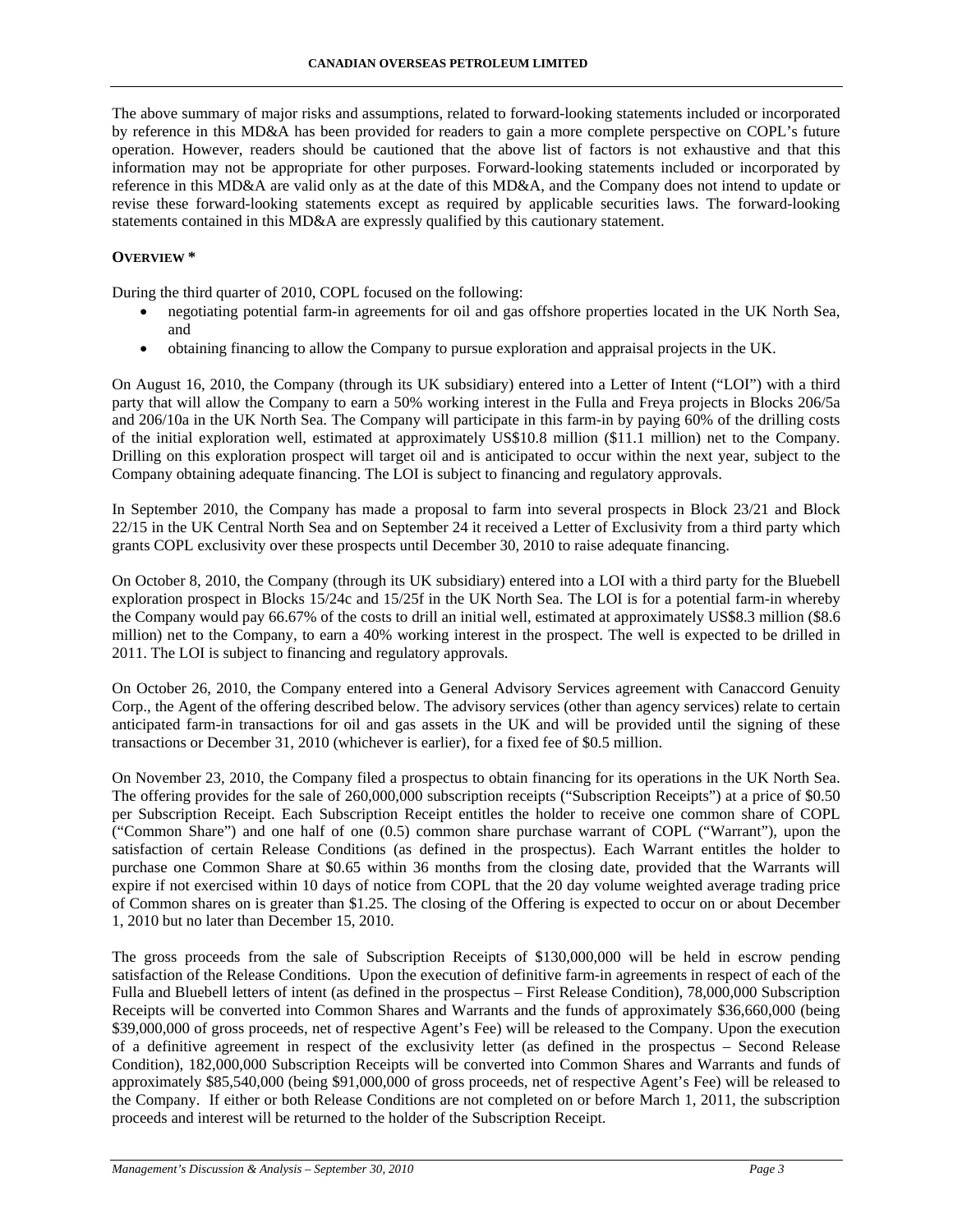The agent is entitled to a cash commission equal to 6% of the gross proceeds of the Offering ("Agent's Fee"), payable at 30% on satisfaction of the First Release Condition and 70% on satisfaction of the Second Release Condition. In addition, upon satisfaction of both Release Conditions, the agent will receive compensation warrants in an amount equal to 6% of the aggregate number of Subscription Receipts sold pursuant to the offering. Each agent's warrant entitles the holder to purchase one Common Share of COPL for the period of 24 months from the closing date at an exercise price of \$0.50.

The closing of the Offering is expected to occur on or about December 1, 2010 but no later than December 15, 2010.

*\* This section contains forward-looking information. Please see the "Forward-looking Information" section (at the beginning of this document) for a discussion of risks and uncertainties relating to such information.* 

#### **FINANCIAL SUMMARY**

The Company's general and administrative costs are higher in 2010 than in 2009 due to a change in management and an increase in activities. General and administrative costs amounted to \$1,153,044 and \$3,791,906 for the three and nine month periods ended September 30, 2010, compared to \$494,976 and \$539,187 for the respective periods of 2009. Interest and financing charges amounted to nil and \$460,660 for the three and nine month periods ended September 30, 2010, compared to nil for the respective periods of 2009 and relate to a short term loan that was repaid in June 2010. In addition, the stock-based compensation expense of \$583,000 for stock options granted was recognized for the period ended September 30, 2010, compared to \$785,400 for the respective period of 2009. As a result, the Company's net loss amounted to \$1,148,013 and \$4,828,303 for the three and nine month periods ended September 30, 2010, compared to a net loss of \$1,276,117 and \$1,294,000 for the respective periods of 2009.

In the second quarter of 2010, the Company closed a private placement for gross proceeds of \$8,247,095. A portion of these funds was used for the repayment of a \$2,000,000 loan and outstanding accounts payable. Accordingly, the Company's current liabilities were reduced from \$3,702,849 as at December 31, 2009 to \$296,916 as at September 30, 2010. Cash used in operating activities amounted to \$1,109,625 and 3,964,139 for the three and nine months ended September 30, 2010, compared to \$490,717 and \$508,600 for the respective periods of 2009.

#### **OUTLOOK \***

The Company's current strategy is to establish and grow its oil and gas business in the UK North Sea by farming into and/or acquiring interests in unappraised and/or undeveloped assets and by participating in UK North Sea licensing rounds on a non-operator basis.

Subject to obtaining financing from the proposed public offering, the Company's short-term operations will focus on:

- entering into binding agreements in respect of proposed farm-ins into oil and gas properties in the UK North Sea;
- fulfilling respective farm-in obligations (i.e. participating in drilling on a non-operator basis);
- evaluating other prospects and farm-in potentials in the UK North Sea.

The Company currently anticipates incurring substantial expenditures for its capital investment plans and to meet contractual obligations as outlined in "Contractual Obligations". The Company's ability to undertake its capital investment and business plans is dependent on its ability to obtain additional financing.

*\* This section contains forward-looking information. Please see the "Forward-looking Information" section (at the beginning of this document) for a discussion of risks and uncertainties relating to such information.*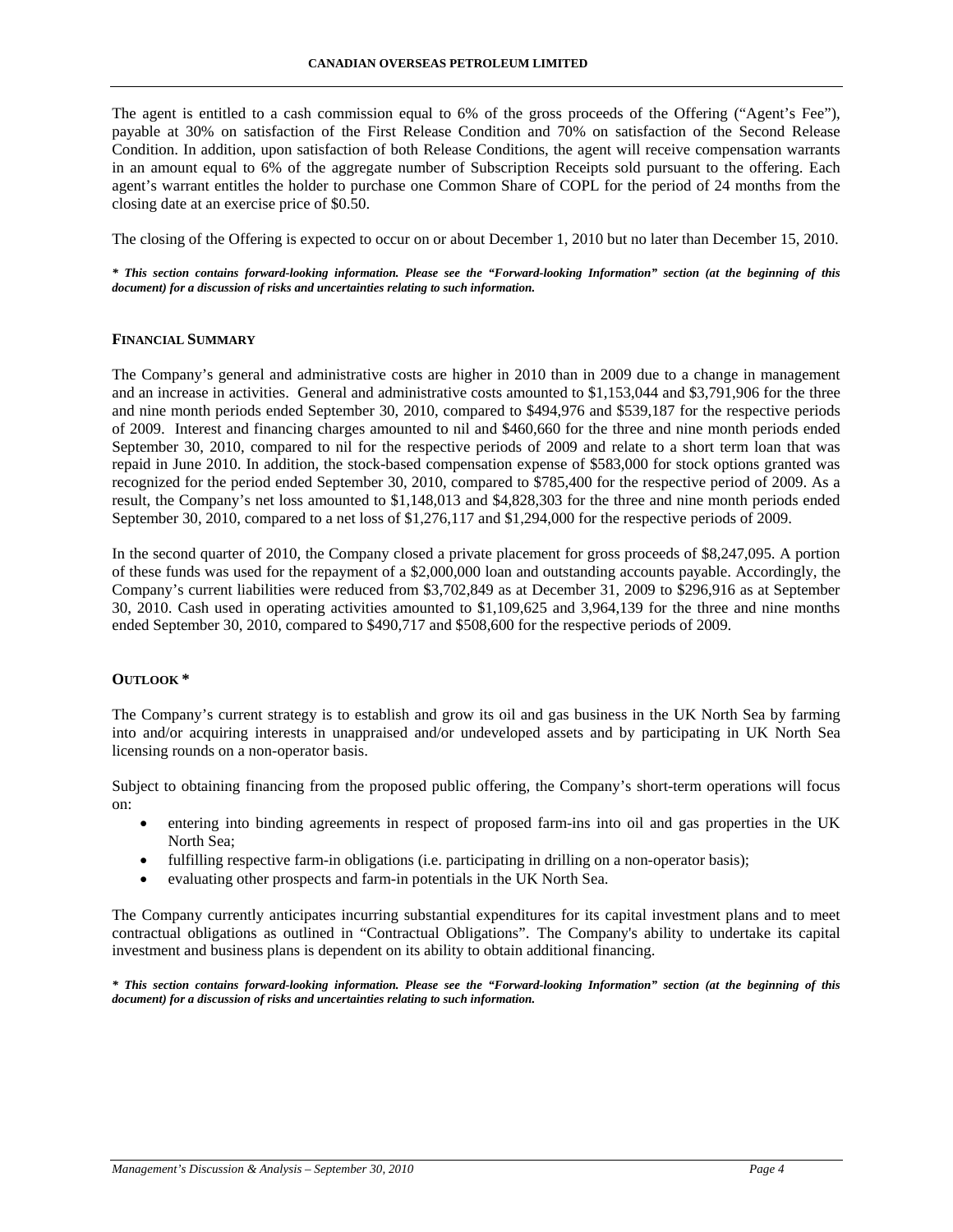#### **FINANCIAL AND OPERATING HIGHLIGHTS**

# **Net Income and Cash Flows from Operating Activities**

The following table summarizes the Company's financial results for the three and nine months ended September 30, 2010 and 2009:

|                                   | <b>Three Months ended</b><br>September 30, |             | <b>Nine Months ended</b><br>September 30, |             |
|-----------------------------------|--------------------------------------------|-------------|-------------------------------------------|-------------|
|                                   | 2010                                       | 2009        | 2010                                      | 2009        |
| General and administrative        |                                            |             |                                           |             |
| expenses                          | \$1,156,162                                | \$494.976   | \$4,844,575                               | \$539,187   |
| Net loss                          | (1,148,013)                                | (1,276,117) | (4,828,303)                               | (1,294,000) |
| Per share loss                    | \$(0.05)                                   | \$(0.08)    | \$(0.24)                                  | \$(0.08)    |
| Cash used in operating activities | \$(1,109,626)                              | \$(490,717) | \$(3,964,139)                             | \$(508,600) |
| Issued common shares              |                                            |             |                                           |             |
| at September 30                   | 23,965,935                                 | 16.402.222  | 23,965,935                                | 16.402.222  |
| Weighted average - basic          | 23,715,935                                 | 16,402,222  | 20,026,114                                | 16,402,222  |

# **Comparative Balance Sheet Items**

The following table summarizes the Company's financial position as at September 30, 2010, June 30, 2010, March 31, 2010 and December 31, 2009:

|                           | September 30,<br>2010 | <b>June 30,</b><br><b>2010</b> | March 31,<br><b>2010</b> | December 31,<br>2009 |
|---------------------------|-----------------------|--------------------------------|--------------------------|----------------------|
|                           |                       |                                |                          |                      |
| Cash and cash equivalents | \$2,345,899           | \$3,429,973                    | \$621,465                | \$1,408,528          |
| Current assets            | 2,521,301             | 3,668,839                      | 822,270                  | 1,790,857            |
| Bridge Loan               | ۰                     |                                | 1,905,630                | 1,802,315            |
| Current liabilities       | 296,916               | 295,573                        | 4,424,336                | 3,702,849            |
| Share capital             | 15,067,295            | 15,072,562                     | 8,062,924                | 8,062,924            |
| Shareholders' equity      | \$2,328,527           | \$3,481,807                    | \$(3,478,132)            | \$(1,771,541)        |

# *Repayment of Bridge Loan*

On December 11, 2009, the Company signed a Bridge Loan agreement for \$2,000,000 with Endeavour Financial Corporation ("Endeavour") to finance the Company's working capital needs. The Bridge Loan maturity was December 14, 2010 and the loan bore interest at a rate of 10% per annum, payable at maturity or an earlier repayment date. The loan agreement also included a provision that in the event the Company completed any financing, the proceeds should be used to first repay the Bridge Loan together with accrued interest. Accordingly, on June 7, 2010, subsequent to the Private Placement (discussed further in the "Share Capital" section"), the Company repaid the Bridge Loan in full, together with \$95,890 of accrued interest.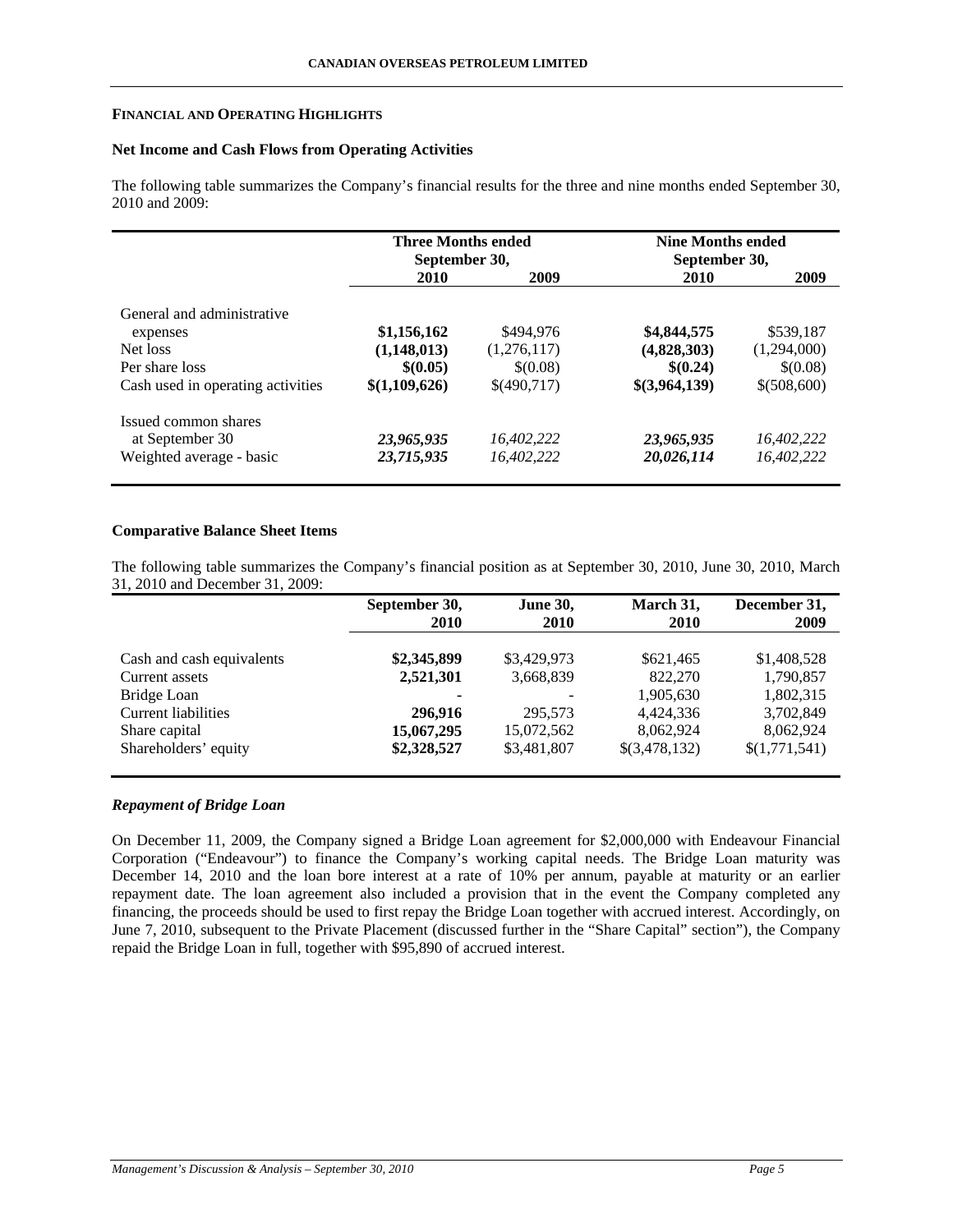#### **ADDITIONAL DISCLOSURE FOR VENTURE ISSUERS WITHOUT SIGNIFICANT REVENUE**

The Company is a TSX Venture issuer that has not had significant revenue from operations in either of its last two financial years. In accordance with National Instrument 51-102, additional disclosure on material costs is presented below.

|                                   | <b>Three Months ended</b><br>September 30, |           | <b>Nine Months ended</b> |           |
|-----------------------------------|--------------------------------------------|-----------|--------------------------|-----------|
|                                   |                                            |           | September 30,            |           |
|                                   | 2010                                       | 2009      | 2010                     | 2009      |
| General and administrative:       |                                            |           |                          |           |
| Payroll, external directors' fees |                                            |           |                          |           |
| and related costs                 | \$455,164                                  |           | \$834,424                |           |
| Consulting services               | 266,462                                    | \$272,800 | 1,459,598                | \$282,939 |
| Professional services             | 48,060                                     | 149,690   | 210,835                  | 165,793   |
| Travel expenses                   | 106,357                                    | 53,924    | 358,079                  | 53,924    |
| Office expenses                   | 192,055                                    | 14,087    | 767,913                  | 15,635    |
| Stock exchange and transfer       |                                            |           |                          |           |
| agent fees                        | 19,243                                     | 4,475     | 80,998                   | 20,690    |
| Other general and administrative  | 65,703                                     | -         | 80,059                   | 206       |
| Total general and administrative  | \$1,153,044                                | \$494,976 | \$3,791,906              | \$539,187 |
| Capitalized exploration and       |                                            |           |                          |           |
| development costs                 | \$0                                        | \$0       | \$0                      | \$0       |

#### **GENERAL AND ADMINISTRATIVE EXPENSES**

General and administrative expenses amounted to \$1,153,044 and \$3,791,906 for the three and nine month periods ended September 30, 2010, compared to \$494,976 and \$539,187 for the respective periods of 2009. The increase in expenditures reflects the increase in size of the Company's team and its activities in 2010. Effective June 1, 2010, the Company has eight full-time employees in management, accounting and administration functions.

### **INTEREST AND FINANCING CHARGES\***

Interest and financing charges amounted to nil and \$460,660 for the three and nine month periods ended September 30, 2010 compared to nil for the respective periods of 2009, and related entirely to the Bridge Loan with Endeavour. The total costs for the nine month period ended September 30, 2010 included:

- \$86,660 interest from January 1, 2010, up to June 7, 2010, when the loan was repaid in full,
- \$167,000 of an additional fee paid via issuance of the Company's shares (discussed further in the "Share" Capital" section), and
- \$207,000 representing amortisation of the fair value of 300,000 (1,200,000 pre-consolidation) share purchase warrants issued to Endeavour in 2009 further to a Bridge Loan agreement.

*\* This section contains forward-looking information. Please see the "Forward-looking Information" section (at the beginning of this document) for a discussion of risks and uncertainties relating to such information.* 

### **STOCK-BASED COMPENSATION EXPENSE\***

The Company has a stock option plan where the number of common shares reserved under the plan shall not exceed 10% of issued and outstanding common shares and the number reserved for any one individual may not exceed 5% of the issued and outstanding shares. Exercise prices for stock options granted are determined by the closing market price on the day before the date of grant.

On June 1, 2010, the Company granted 662,500 stock options (2,650,000 pre-consolidation stock options) to certain directors and officers and consultants to acquire common shares at an exercise price of \$1.20 (\$0.30 preconsolidation exercise price). The stock options vest immediately and expire in five years.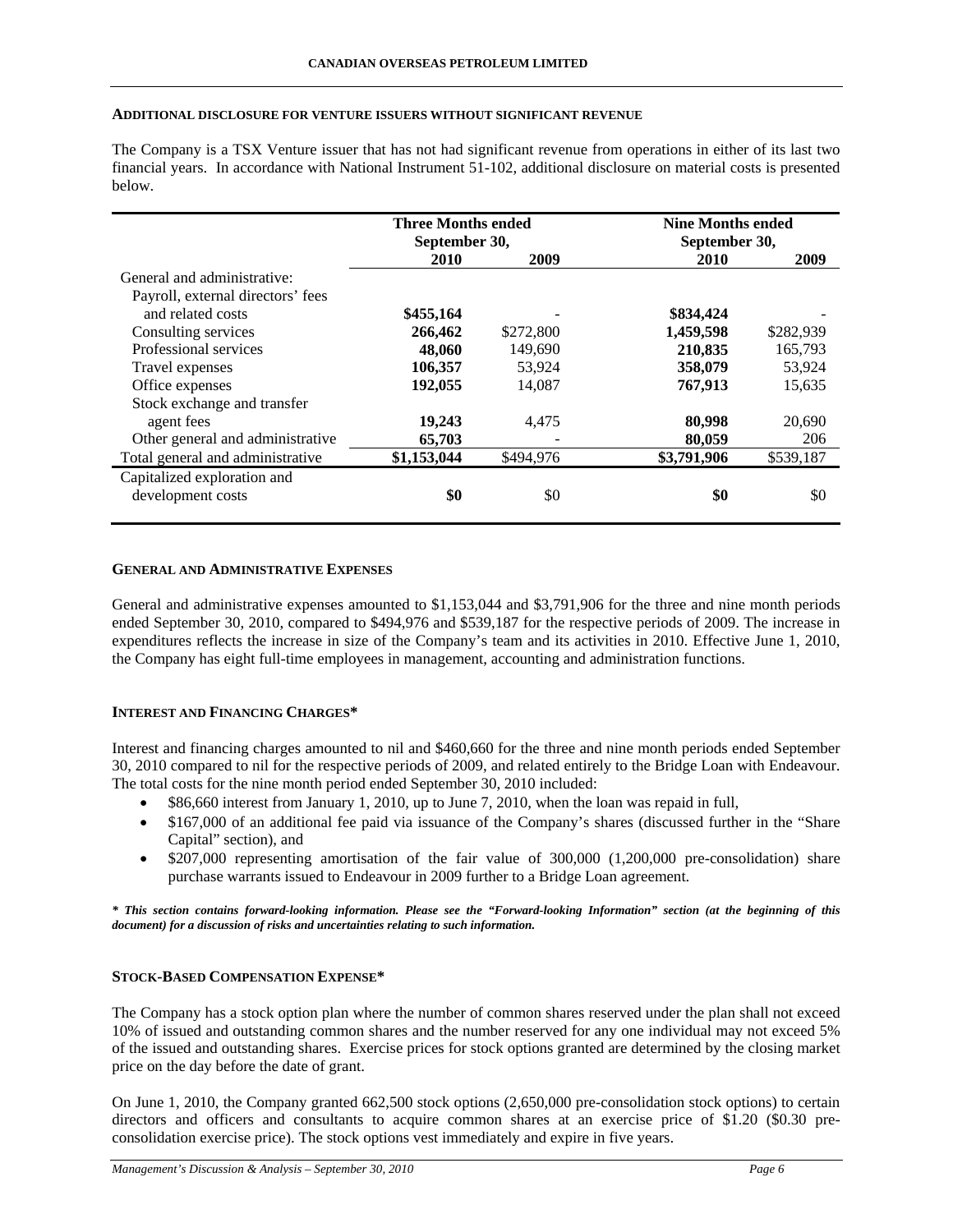Stock-based compensation expense of \$583,000 for the stock options granted was recognized for the period ended September 30, 2010. The fair value of each option granted is estimated on the date of grant using a Black-Scholes option pricing model (the assumptions used for the model are discussed in the notes accompanying the Company's unaudited consolidated financial statements as at and for the nine month period ended September 30, 2010).

Stock-based compensation expense was \$785,400 for the nine month period ended September 30, 2009.

No stock options were exercised and/or expired during the nine month period ended September 30, 2010.

*\* This section contains forward-looking information. Please see the "Forward-looking Information" section (at the beginning of this document) for a discussion of risks and uncertainties relating to such information.* 

# **TRANSACTIONS WITH RELATED PARTIES**

Transactions with related parties are with the Company's directors and officers in the form of consulting services totalling \$577,750 for the nine months and \$48,750 for the three months ended September 30, 2010, compared to \$268,200 for the nine months and \$265,200 for the three months ended September 30, 2009. These transactions occurred in the normal course of business and have been recorded at exchange amounts based on commercial rates and terms agreed to in the related consulting contracts.

As at September 30, 2010, \$4,725 was payable to related parties in respect of consulting fees, compared to \$701,400 of accrued consulting fees as at December 31, 2009.

#### **FINANCIAL INSTRUMENTS**

The Company's financial instruments consist of cash, cash deposits, accounts receivable, prepaid expenses, shortterm loan and accounts payable and accrued liabilities. It is management's opinion that the Company is not currently exposed to significant interest, currency or credit risks arising from these financial instruments and that the fair value of these financial instruments approximates their carrying value.

#### **SHARE CAPITAL**

The Company is authorized to issue an unlimited number of common and preferred shares.

Further to shareholders' and board of directors' approvals and effective August 3, 2010, the Company's common shares were consolidated on a four-for-one basis, i.e. four pre-consolidation common shares for one postconsolidation common share. Common share numbers and earnings per share amounts have been retroactively adjusted to reflect the share consolidation.

As at September 30, 2010, there were 23,965,935 common shares issued, including 250,000 shares (1,000,000 preconsolidation shares) held in escrow. The shares held in escrow are accounted for as contingently returnable shares at September 30, 2010, which were not considered outstanding and are not included in the computation of basic loss per share until they are released from escrow. The TSX-V conditional approval of this transaction initially granted until June 30, 2010, was extended until December 31, 2010.

The Company issued the following common shares during the nine month period ended September 30, 2010:

• On May 5, 2010, the Company issued to Endeavour 180,424 common shares (721,694 pre-consolidation common shares) as payment for a fee of \$167,000 in respect of a Bridge Loan, which was due, pursuant to the loan agreement, if the loan was not repaid in full by April 1, 2010. The number of common shares was calculated based on the five-day volume weighted average closing price of the Company's shares immediately before April 1, 2010.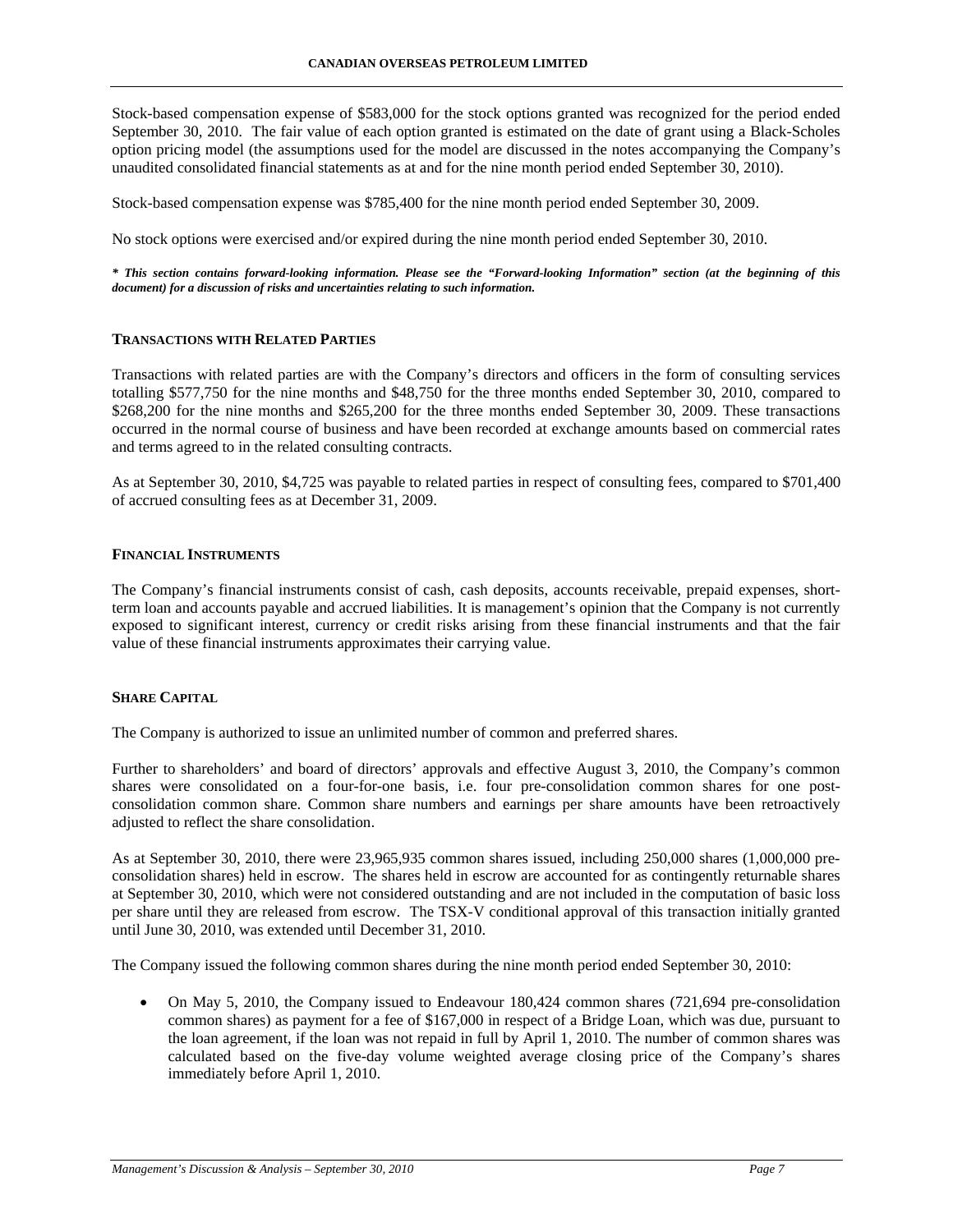- On May 14, 2010 and May 21, 2010, the Company closed a private placement of 6,872,579 units at \$1.20 per unit (27,490,315 pre-consolidation units at \$0.30 per unit) for total gross proceeds of \$8,247,095. Each unit consists of one common share and one half of a share purchase warrant. Each whole warrant will entitle the holder to acquire an additional common share at an exercise price of \$2.00 (pre-consolidation exercise price of \$0.50) expiring November 14, 2011. The fair value of the share purchase warrants issued was estimated at \$1,292,000 using a Black-Scholes option pricing model (the assumptions used for the model are discussed in the notes accompanying the Company's unaudited consolidated financial statements as at and for the six month period ended June 30, 2010).
- The Company paid, whenever applicable, a finder's fee by issuing subscription units equivalent to 5% of the units subscribed via a particular broker. As a result, there were 260,710 units (1,042,841 preconsolidation units) issued as finder's fees, with exercise price and expiry date of the share purchase warrants consistent with the warrants issued as part of the private placement. The value of \$312,852, representing the subscription value of the units issued as finder's fees together with legal fees of \$63,457, was recognized as share issue costs. The fair value of share purchase warrants issued as finder's fee was estimated at \$49,000 using a Black-Scholes option pricing model with the same assumptions as noted above. Similar to units issued further to the private placement, the units issued as finder's fees are subject to resale restriction and cannot be resold until four months and one day after the date of issue.

As at September 30, 2010, the Company also had the following:

- 2,065,000 stock options (8,260,000 pre-consolidation stock options) to purchase common shares outstanding with an exercise price of \$0.80 - \$1.20 per share (pre consolidation exercise price of \$0.20 - \$0.30 per share) and a remaining contractual life of four to five years.
- 3,991,646 share purchase warrants (15,966,583 pre-consolidation share purchase warrants) issued, including 3,566,646 warrants (14,266,583 pre-consolidation warrants) issued as part of the abovementioned private placement), each warrant carrying the right to acquire an additional common share at an exercise price of \$2.00 (pre-consolidation exercise price of \$0.50) and with expiry dates in December, 2010 and November 2011.

# **LIQUIDITY AND CAPITAL RESOURCES \***

As of September 30, 2010, the Company had working capital of \$2,224,385, shareholders' equity of \$2,328,527 and cash of \$2,345,899.

On May 14, 2010 and May 21, 2010, the Company closed a private placement of 6,872,579 units at \$1.20 per unit (27,490,315 pre-consolidation units at \$0.30 per unit), each unit consisting of one common share and one half of a share purchase warrant. The total gross proceeds amounted to \$8,247,095. A portion of the proceeds was used in May and June of 2010 to repay the Bridge Loan and to pay the Company's accrued liabilities incurred with respect to setting-up an operation in the UK North Sea. The remaining funds are used to finance the Company's short term working capital requirements.

On November 23, 2010, the Company filed a prospectus for a \$130 million sale of Subscription Receipts. Each Subscription Receipt entitles the holder to receive one common share of COPL and half of a share purchase warrant of COPL, upon the satisfaction of certain release conditions (as defined in the prospectus and discussed in the "Overview" section). The closing of this public offering is expected on or about December 1, 2010 but no later than December 15, 2010. The Company will use the proceeds from this offering to finance its operation in the UK North Sea, in particular to cover capital commitments related to the proposed farm-in transactions (as discussed in section the "Overview" section).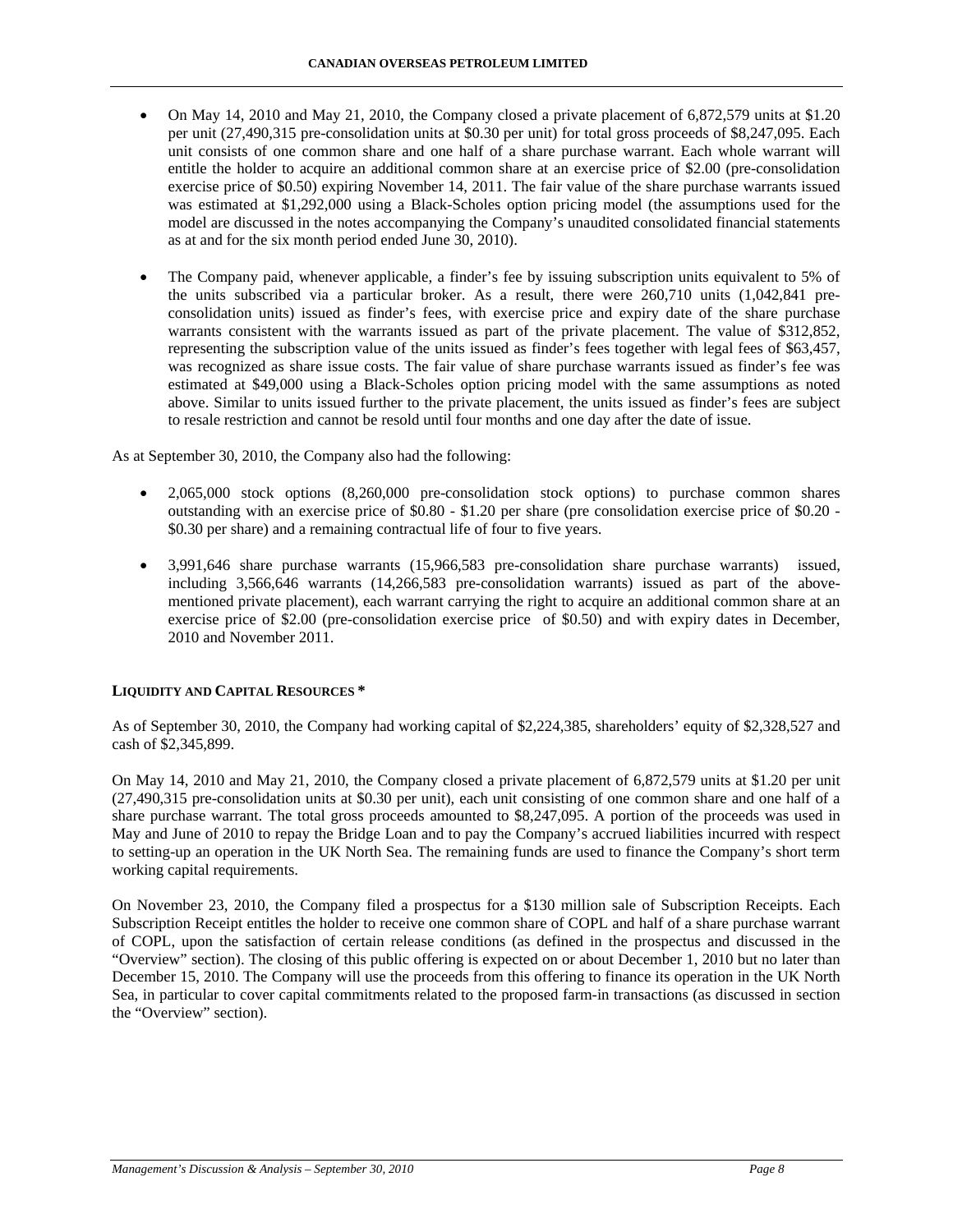Currently, the Company does not have material cash inflows and/or adequate financing available to set up and develop profitable operations. The Company's financial statements are presented on a going-concern basis which assumes that the Company will be able to realize its assets and discharge its liabilities in the normal course of operations. The Company's ability to continue as a going concern is dependent upon its ability to raise equity financing, in particular to complete the above offering. No assurance can be provided that the Company will raise the required levels of financing.

*\* This section contains forward-looking information. Please see the "Forward-looking Information" section (at the beginning of this document) for a discussion of risks and uncertainties relating to such information.* 

#### **COMMITMENTS AND CONTRACTUAL OBLIGATIONS\***

|                             | <b>Total</b> | Less than One<br>Year | One to Three<br>Years    | Four to Five<br>Years    | After Five<br>Years |
|-----------------------------|--------------|-----------------------|--------------------------|--------------------------|---------------------|
| Office lease                | \$4,455,000  | \$535,000             | \$1,069,000              | \$1,069,000              | \$1,782,000         |
| Financial advisory services | 124,000      | 124,000               | $\overline{\phantom{0}}$ | $\overline{\phantom{0}}$ |                     |
|                             | \$4,579,000  | \$659,000             | \$1,069,000              | \$1,069,000              | \$1,782,000         |

As at September 30, 2010, the Company has the following contractual obligations:

The Company is committed under an operating lease agreement for the rental of office space in Calgary. The approximate lease payments total \$4.5 million and are payable over the next nine years.

The obligation in respect of financial advisory services relate to an agreement with Endeavour International. The agreement is in effect until June 10, 2011, with an option to extend, if agreed by both parties.

Subsequent to the end of the third quarter, on October 26, 2010, the Company entered into a General Advisory Services agreement with Canaccord Genuity Corp., the agent of the public offering (discussed in the "Overview" section). The advisory services (other than agency services) relate to certain anticipated farm-in transactions for oil and gas assets in the UK and will be provided until the signing of these transactions or December 31, 2010 (whichever is earlier), for a fixed fee of \$0.5 million.

The Company is currently pursuing contracts that will require additional financing. The Company's ability to meet the above commitments is dependent on its ability to obtain additional financing, in particular to complete the offering (as discussed in "Overview" section).

*\* This section contains forward-looking information. Please see the "Forward-looking Information" section (at the beginning of this document) for a discussion of risks and uncertainties relating to such information.* 

#### **SELECTED QUARTERLY INFORMATION**

Eight Most Recent Quarters (\$):

|                                | September 30, 2010 | June 30, 2010 | <b>March 31, 2010</b> | <b>December 31, 2009</b> |
|--------------------------------|--------------------|---------------|-----------------------|--------------------------|
| Revenue                        |                    |               | 6.060                 | 5.079                    |
| <b>Net loss</b>                | (1,148,013)        | (1,973,699)   | (1,706,591)           | (1,895,267)              |
| Post-consolidated net loss per |                    |               |                       |                          |
| share - basic & diluted        | (0.05)             | (0.10)        | (0.10)                | (0.12)                   |
| Pre-consolidated net loss per  |                    |               |                       |                          |
| share - basic & diluted        | (0.01)             | (0.02)        | (0.03)                | (0.03)                   |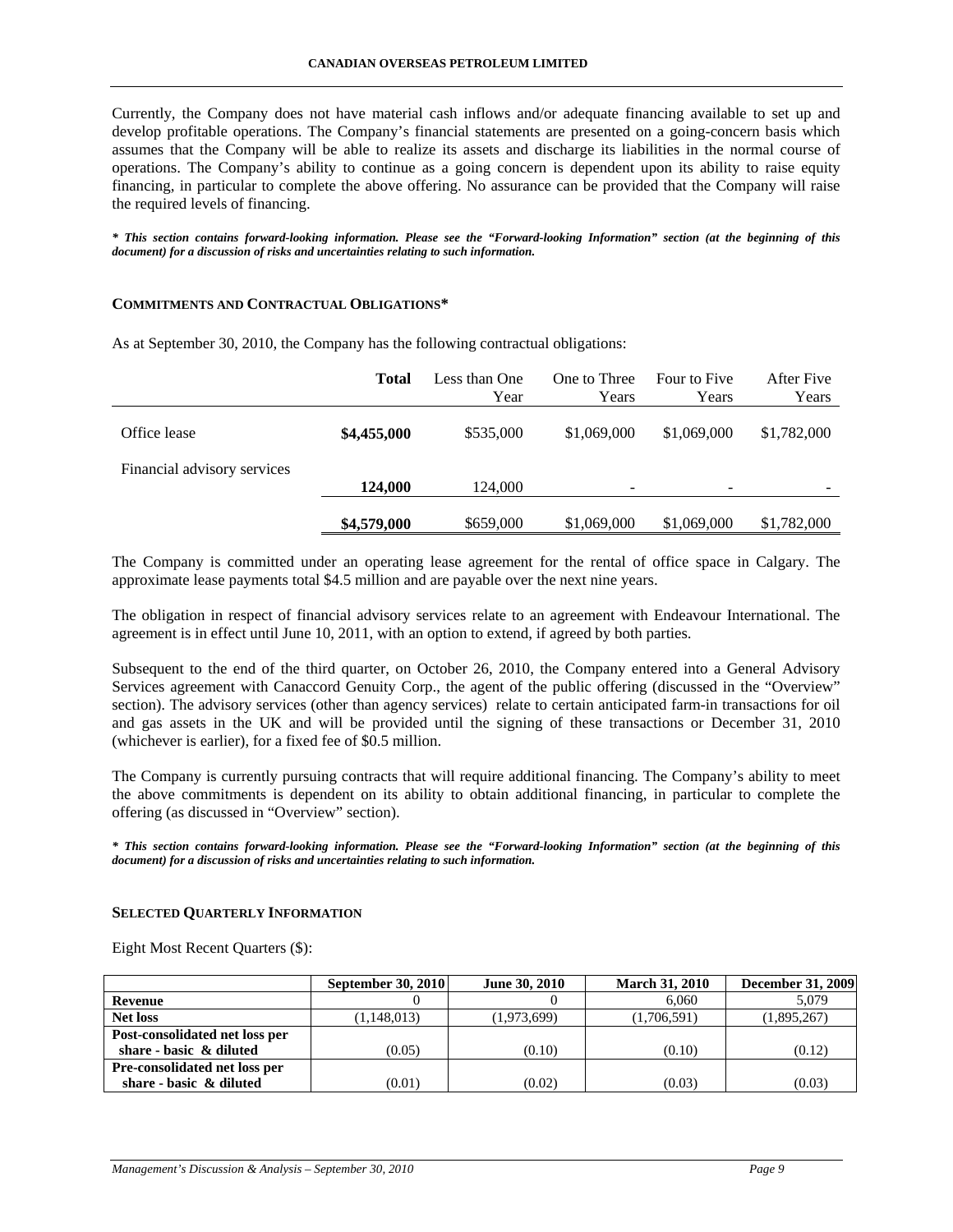#### **CANADIAN OVERSEAS PETROLEUM LIMITED**

|                                    | <b>September 30, 2009</b> | June 30, 2009 | <b>March 31, 2009</b> | <b>December 31, 2008</b> |
|------------------------------------|---------------------------|---------------|-----------------------|--------------------------|
| Revenue                            |                           |               |                       |                          |
| Net income (loss)                  | (1,276,117)               | (16, 339)     | (1,544)               | (23,265)                 |
| Post-consolidated net income       |                           |               |                       |                          |
| (loss) per share - basic $\&$      |                           |               |                       |                          |
| diluted                            | (0.08)                    | (0.00)        | (0.00)                | (0.00)                   |
| <b>Pre-consolidated net income</b> |                           |               |                       |                          |
| (loss) per share - basic $\&$      |                           |               |                       |                          |
| diluted                            | (0.02)                    | (0.00)        | (0.00)                | (0.00)                   |

### **ACCOUNTING PRONOUNCEMENTS**

# **Status of Transition to International Financial Reporting Standards (IFRS)**

On February 13, 2008, the Canadian Accounting Standards Board confirmed that publicly accountable enterprises will be required to adopt IFRS in place of Canadian Generally Accepted Accounting Principles (GAAP) for interim and annual reporting purposes for fiscal years beginning on or after January 1, 2011. The eventual changeover to IFRS represents a change due to new accounting standards. Although IFRS is principles-based and uses a conceptual framework similar to Canadian GAAP, there are significant differences and choices in accounting policies, as well as increased disclosure requirements under IFRS.

The Company has completed the diagnostic phase and does not expect implementation of IFRS to have a significant impact on the Company's results of operation and financial position mainly due to the Company's current limited operations and lack of assets. The Company will elect to apply certain exemptions available under IFRS 1 for firsttime adoption (specifically in respect of IFRS 3 Business Combinations and IFRS 2 Share-based Payments), which will relieve the Company from retrospective application of IFRS and as a result the changeover to IFRS is not expected to result in significant changes to the Company's past results or the value of the Company's equity, with the exception of the accounting for flow-through shares which have been issued by the Company historically.

For all future transactions in 2010, the Company will consider the IFRS impact on any accounting policy decisions and the implementation of any new IT systems, accounting processes and internal controls over financial reporting. The switch to IFRS is not currently anticipated to have a material impact on the accounting policies and/or internal controls over the financial reporting currently in use. Throughout 2010, the Company is focused on IFRS disclosure requirements and on gaining the required IFRS expertise that will be required once the Company develops its operations.

# **Critical Accounting Estimates**

The amounts recorded in respect of stock options and share purchase warrants granted are based on the Company's estimation of their fair value, calculated using assumptions regarding the life of the option/warrant, interest rates and volatility. By their nature, these estimates and assumptions are subject to uncertainty, and the actual fair value of option/warrant may differ at any time.